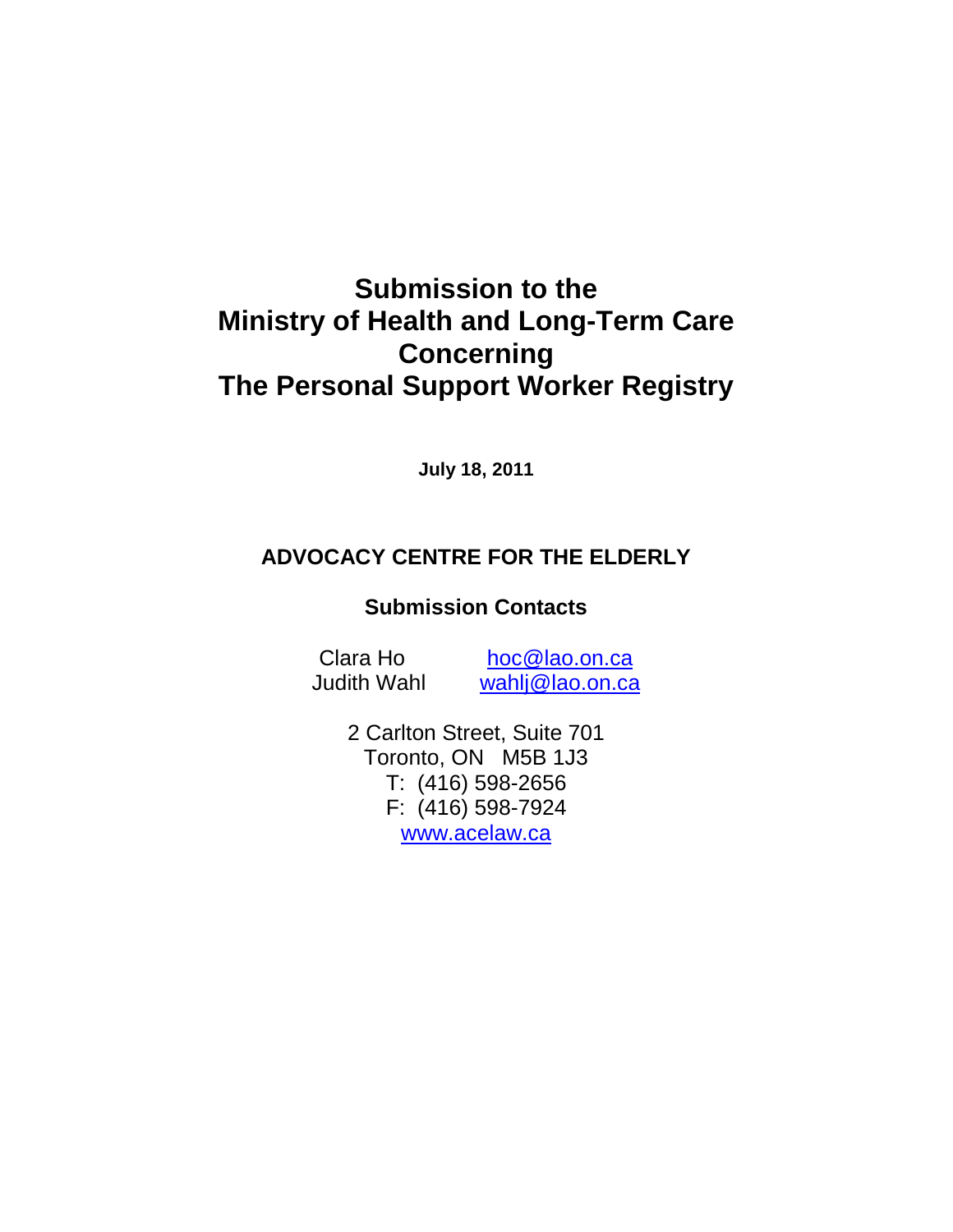## **INTRODUCTION TO ACE**

The Advocacy Centre for the Elderly ("ACE") is a specialty community legal clinic funded by Legal Aid Ontario that was established to provide a range of legal services to low income seniors in Ontario. The legal services include individual and group client advice and representation, public legal education, community development, and law reform activities. ACE has been operating since 1984 and is the first legal clinic in Canada with a specific expertise in legal issues of the older population.

ACE receives, on average, over 2,500 client intake inquiries a year. These calls are primarily from the Greater Toronto Area but approximately twenty per cent are from outside this region. The individual client services are in areas of law that have a particular impact on older adults. These include, but are not limited to: capacity, substitute decision-making and health care consent; end-of-life care; supportive housing and retirement home tenancies; long-term care homes; patients' rights in hospitals; and elder abuse.

In addition to producing written educational materials in the form of brochures and newsletters, ACE has written a text in excess of 600 pages that is now in its third edition entitled Long-Term Care Facilities in Ontario: The Advocate's Manual. In addition to material about long-term care homes, this manual includes chapters on retirement homes, home care, substitute decision-making, powers of attorney and advocacy. ACE is planning to publish a fourth edition in 2013.

ACE is pleased to have this opportunity to provide our written submissions regarding the Personal Support Worker (PSW) Registry to the Ministry of Health and Long-Term Care ("Ministry"). Given ACE's experience over the years working on legal and policy issues that impact older adults in Ontario and across Canada, we trust that our submissions to the Ministry will be of assistance and urge the Government of Ontario to consider our analysis and recommendations.

## **Submission Contacts**

Clara Ho Research Lawyer Barrister and Solicitor hoc@lao.on.ca

Judith Wahl Executive Director Barrister and Solicitor wahlj@lao.on.ca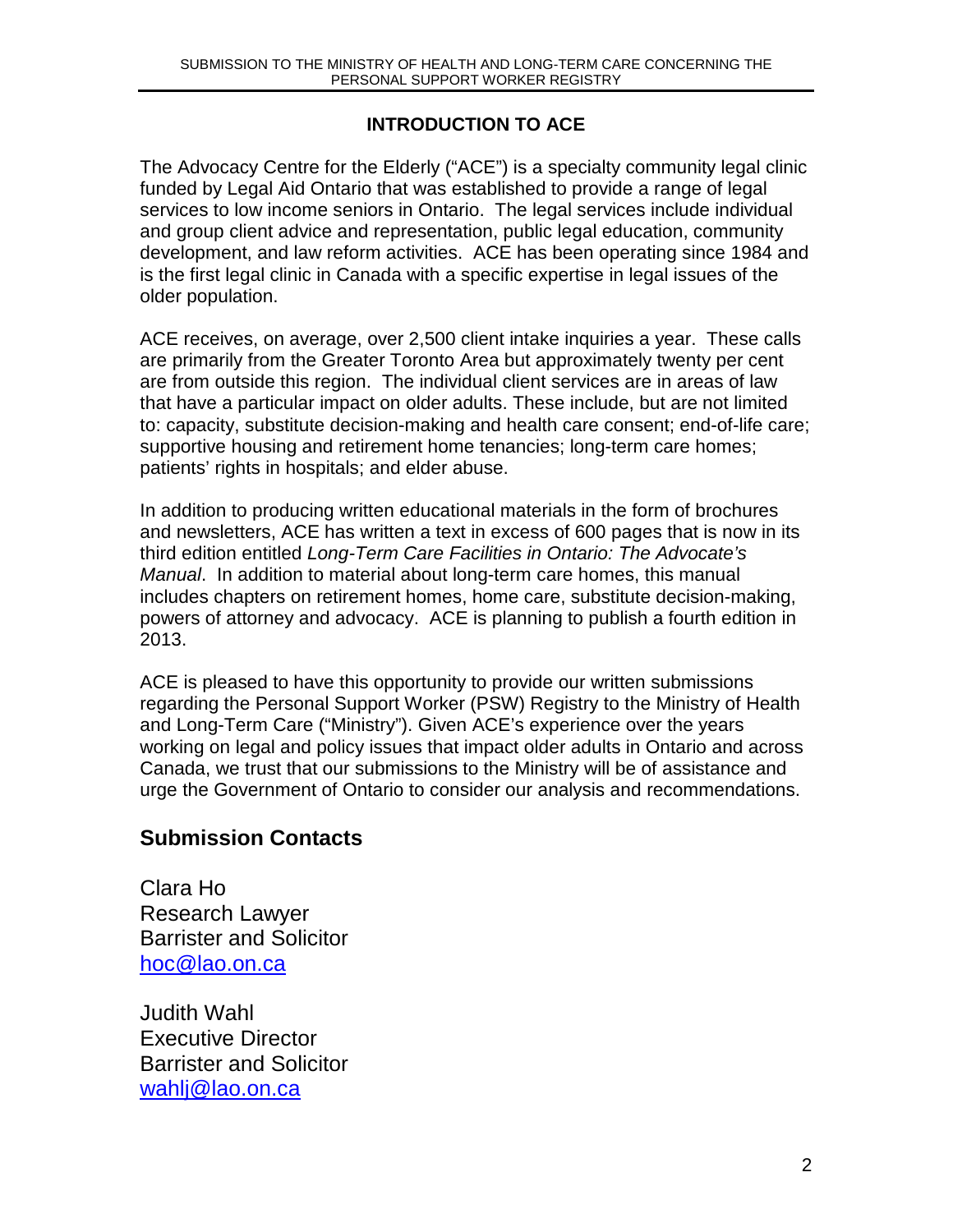#### **GENERAL**

In our submissions, we are providing our responses to the Consultation Questions that the Ministry used to guide their discussions with stakeholders, such as ACE. We thank the Ministry for distributing these questions for our reference and consideration. Please be advised, however, that some of our responses go beyond the scope of the Consultation Questions and draw on the expertise of our office as well the information we receive from seniors and their families who contact our office.

ACE submits that the success of the PSW Registry will depend upon whether employers, PSWs, clients and patients are confident that it achieves its intended purpose. It is our submission that the information to be collected and made accessible on the PSW Registry should, first and foremost, be available to the public so that employers, patients/clients and their families can make informed hiring decisions.

ACE supports the Ministry's efforts to create a PSW Registry. We are hopeful that the information to be included on the Registry will be helpful to employers and clients/patients and their families. ACE submits that the creation of a Registry is only a first step in achieving this goal and it remains our recommendation that in order to fully protect vulnerable patients and clients, the Ministry should revisit the notion of regulating PSWs in the future. Without addressing some key issues concerning how the Registry will, for example, deal with complaints/allegations/reports about abuse and neglect by PSWs, we submit that the PSW Registry will be limited in its effectiveness.

**Recommendation:** ACE recommends further consultation and consideration by the Ministry and the Government concerning the regulation of PSWs in Ontario.

**1. What purpose should the database be intended to serve (e.g. informational, a record of performance issues, certification completion, etc.)?** 

ACE submits that the primary purpose of the database should be to provide important information to employers and the public so that informed hiring choices can be made; thus protecting vulnerable patients and clients from abuse and/or neglect by PSWs who may have a engaged in such behaviour previously. Further, ACE submits that no matter what care setting clients and/or patients receive services in (i.e. long-term care homes, hospitals or within the client's own home) they should be afforded the same protection from abuse and/or neglect by PSWs. It is our submission that the Registry will allow patients, clients and employers in any care setting to make the most informed choice when hiring PSWs. The development of a database should also serve the purpose of improving standards of care amongst PSWs working in Ontario through the establishing of standards for educational requirements/competencies.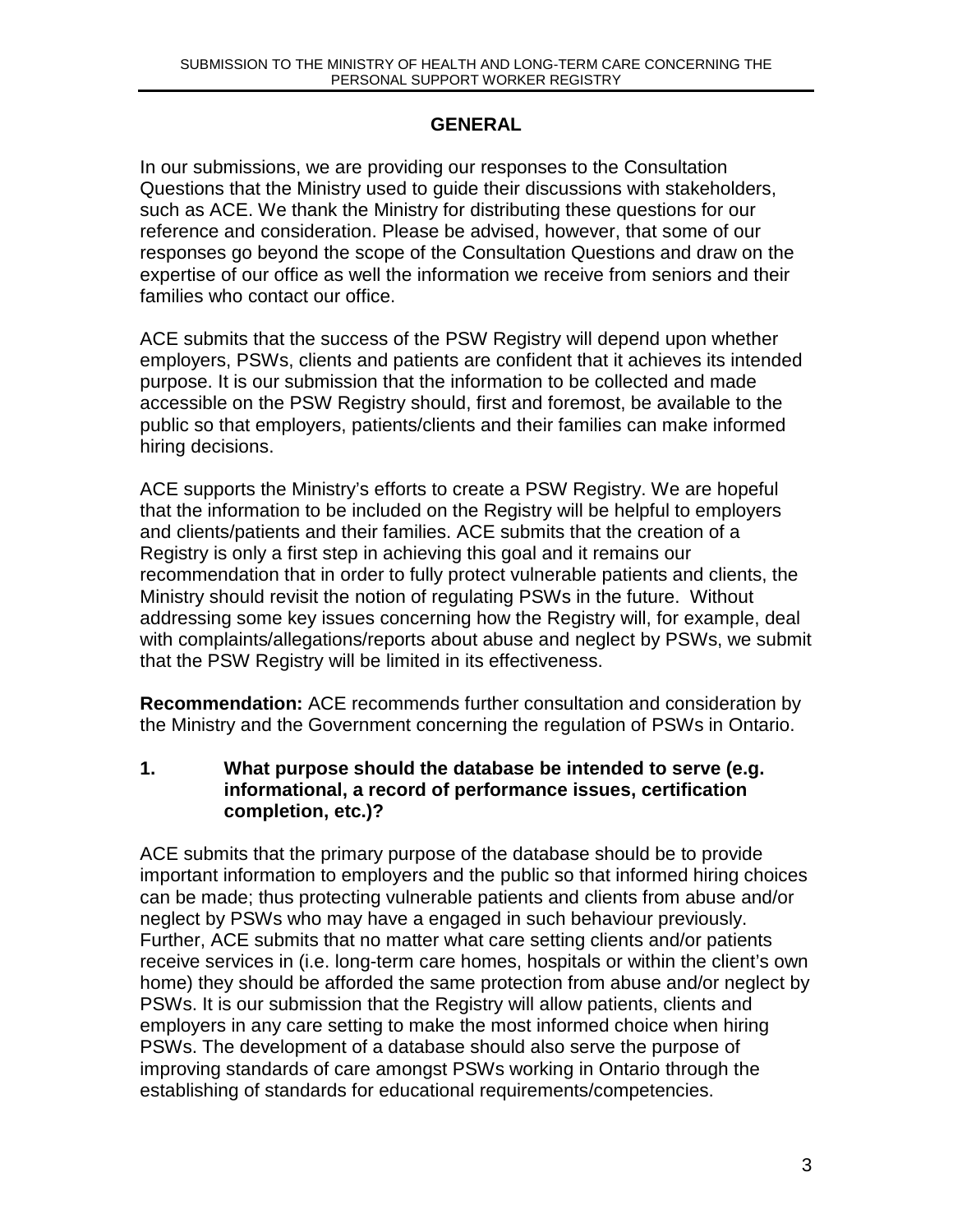Based on the information provided to stakeholders by the Ministry at the consultation meetings, we understand that the Ministry is separately reviewing the issue of core competencies and education standards for PSWs in Ontario. Currently, the education and training of PSWs can be via a number of different means including in-service training, community colleges, private career colleges or boards of education. According to the Health Professions Regulatory Advisory Council (HPRAC):

The training base of PSWs, (with approximately 20 percent of the PSW workforce having received formal education in community and career colleges or through continuing education programs through schools boards, and the remainder through in-service training) has led to uneven skills through this occupational group.<sup>1</sup>

In preparing our submissions, we reviewed documentation concerning the B.C. Care Aide and Community Health Worker Registry. The mandate of that Registry as set up by the British Columbia (B.C.) Ministry of Health Services is as follows, according to information posted on the Hospital Employees' Union website:

The current mandate covers two main areas: "to protect vulnerable patients, residents and clients…and to improve standards of care in the Care Aide and Community Health Worker occupations."

This includes: "a database of credentialed" CAs and CHWs [Care Aides and Community Health Workers] eligible to work for publicly funded employers, an investigation process for complaints of resident abuse; and a system to suspend, remove or reinstate CAs or CHWs who have been terminated for incidents of resident abuse through a grievance/appeal process. $^{2}$ 

The HPRAC considered alternative options to the regulation of PSWs under the Regulated Health Professions Act, 1991, S.O. 1999, Chapter 18 (RHPA) including the establishment of a Registry. In its final report, The Regulation of Personal Support Workers, the HPRAC found that a Registry could serve three purposes:

 $\overline{a}$ <sup>1</sup> Health Professions Regulatory Advisory Committee (HPRAC), Regulation of Health Professions in Ontario: New Directions, (April 2006), online:

<sup>&</sup>lt;http://www.hprac.org/en/reports/resources/New\_Directions\_April\_2006\_EN.pdf> at 229. 2 BC Care Aide & Community Health Worker Registry: Frequently Asked Questions, Hospital Employees' Union, Newsletter, (29 January 2010), online:

<sup>&</sup>lt;http://www.heu.org/sites/default/files/uploads/2010\_Newsletters/01-28-

<sup>10%20</sup>Care%20Aide\_CHW%20Registry%20QA\_final.pdf> at 1.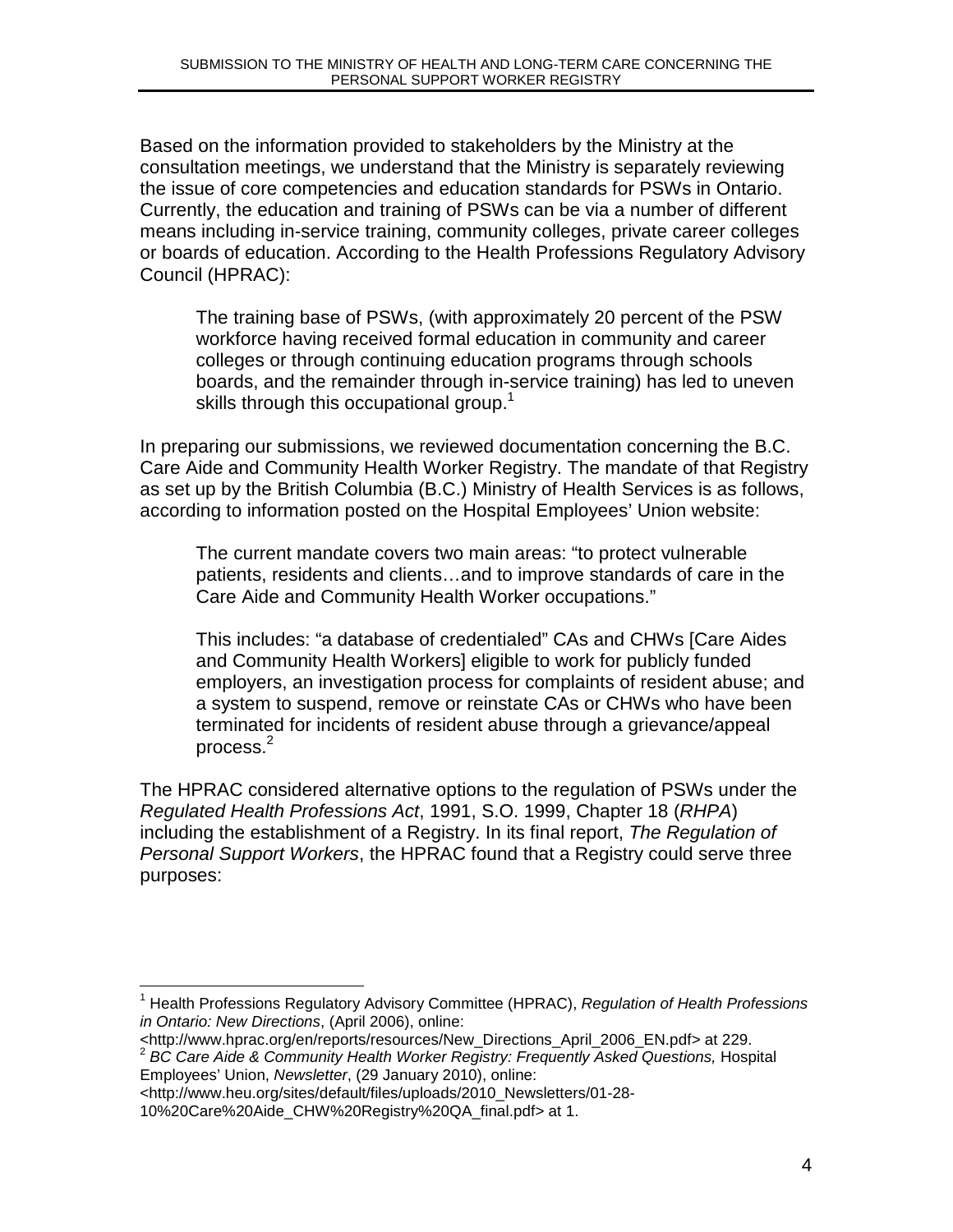- A Certification Registry which would record the successful completion of a certified PSW program. Its purpose – to track vocational competency.
- An *Incident Registry* which would record performance issues occurring during a worker's employment as a PSW. Its purpose – to bring to light performance problems.
- A Dismissal Registry which would record the dismissal of a PSW by an employer, thus serving as a Registry to track employment termination.<sup>3</sup>

**Recommendation 1:** ACE recommends that the purpose of the database should providing access to relevant and important information that will allow employers/families/clients/patients to make informed hiring decisions when hiring PSWs to provide care/support. ACE submits that the result of having access to such information is that vulnerable clients and patients will be afforded further protection from abuse and/or neglect by PSWs who may have engaged in such actions previously and subsequently had his/her employment terminated as a result by allowing stakeholders/potential employers access to such information.

**Recommendation 1.1:** ACE recommends further consultation with stakeholders and organizations with expertise in dealing with complaints and abuse concerning the development of a comprehensive strategy and/or mechanisms for dealing with any potential complaints of abuse and neglect received by the Ministry/department/agency/organization responsible for the PSW Registry once it is implemented.

## **ELIGIBILITY**

#### **2. How should 'Personal Support Worker' (PSW) be defined?**

In determining how 'Personal Support Worker' be defined, ACE reviewed a variety of different reports and documents relating to the regulation of PSWs.

PSWs are employed in a broad range of settings and engage in a variety of tasks including but not limited to: activities of daily living (ADL) such as light housekeeping, personal care (bathing, dressing, feeding, toileting), transferring (helping a client into or out of bed, etc.), and clinical care services such as taking a client's temperature, blood pressure, or pulse.

\_\_\_\_\_\_\_\_\_\_\_\_\_\_\_\_\_\_\_\_\_\_\_\_\_\_\_\_\_\_\_\_\_\_\_<br><sup>3</sup> Health Professions Regulatory Advisory Council (HPRAC). *The Regulation of Personal Support* Workers, Final Report, (September 2006), online:

<sup>&</sup>lt;http://www.hprac.org/en/reports/resources/PSW-FinalReportSept27-06.pdf> at 24.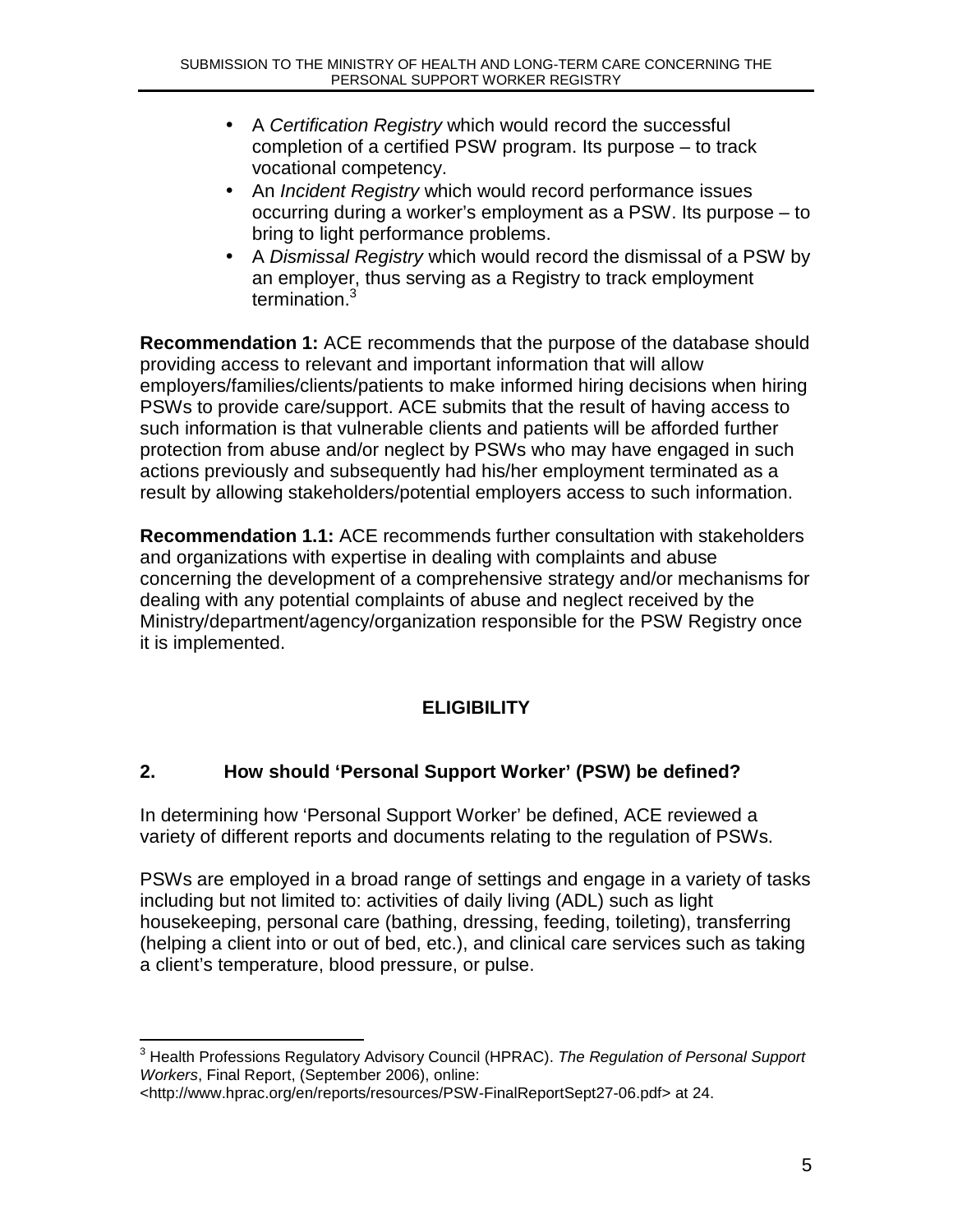In certain limited circumstances, PSWs may perform delegated or authorized acts provided they are supervised by a member of a regulatory health college (i.e. College of Nurses) in accordance with that college's standards and guidelines. Such tasks may include administering a substance by injection or inhalation and/or putting an instrument, hand or finger into a body orifice or artificial opening into the body.<sup>4</sup>

The Ontario Home Care Association (OHCA), in their presentation to the HPRAC on January 17, 2006, provided an extensive description as to the scope of the PSW responsibilities:

- Assisting with Personal Hygiene bathing, showering, sponge bath
- Assisting the client with Elimination needs
- Assists with catheters, colostomies, ileostomies and urostomies
- Assisting the client with dressing and grooming
- Assisting with Ambulation, Mobilization and Positioning
- Assisting with Mechanical or Physical Lifts and/or Transfers
- Changing bed linens
- Assisting with Meal Planning and Preparation and Grocery Shopping
- Supervising the client eating or feeding the client
- Assisting the client with medications
- Practices Universal Precautions and maintains a clean working environment
- Provides emotional support to clients and residents
- Seeks the assistance of professional staff for client as needed
- Observes and reports all behavioural changes, changes in ongoing conditions and any other information pertinent to a client's care
- Assists other team members as knowledge and skills allow
- Assists with other stable delegated tasks as directed by a professional or client as policies and procedures allows
- Collects urine, sputum and stool specimens as directed. $5$

The above list of responsibilities may cover some but not necessarily all of the responsibilities that PSWs have. In addition to those health care professionals working specifically as PSWs, there are other job titles that may encompass some of the responsibilities listed above. These include: health care aides, personal attendants, home supporters, visiting homemakers, respite care workers, palliative care workers and supportive care assistants.<sup>6</sup> ACE submits that job title alone should not be definitive of whether someone is working as a

1

<sup>4</sup> Ibid, at 5-6.

<sup>5</sup> Ontario Home Care Association. Presentation to Health Professions Regulatory Advisory Council (HPRAC), (January 17, 2006), online: <http://www.homecareontario.ca/public/docs/ohcapresentation-to-hprac-psw.pdf> at 4.

Supra, note 3 at 5.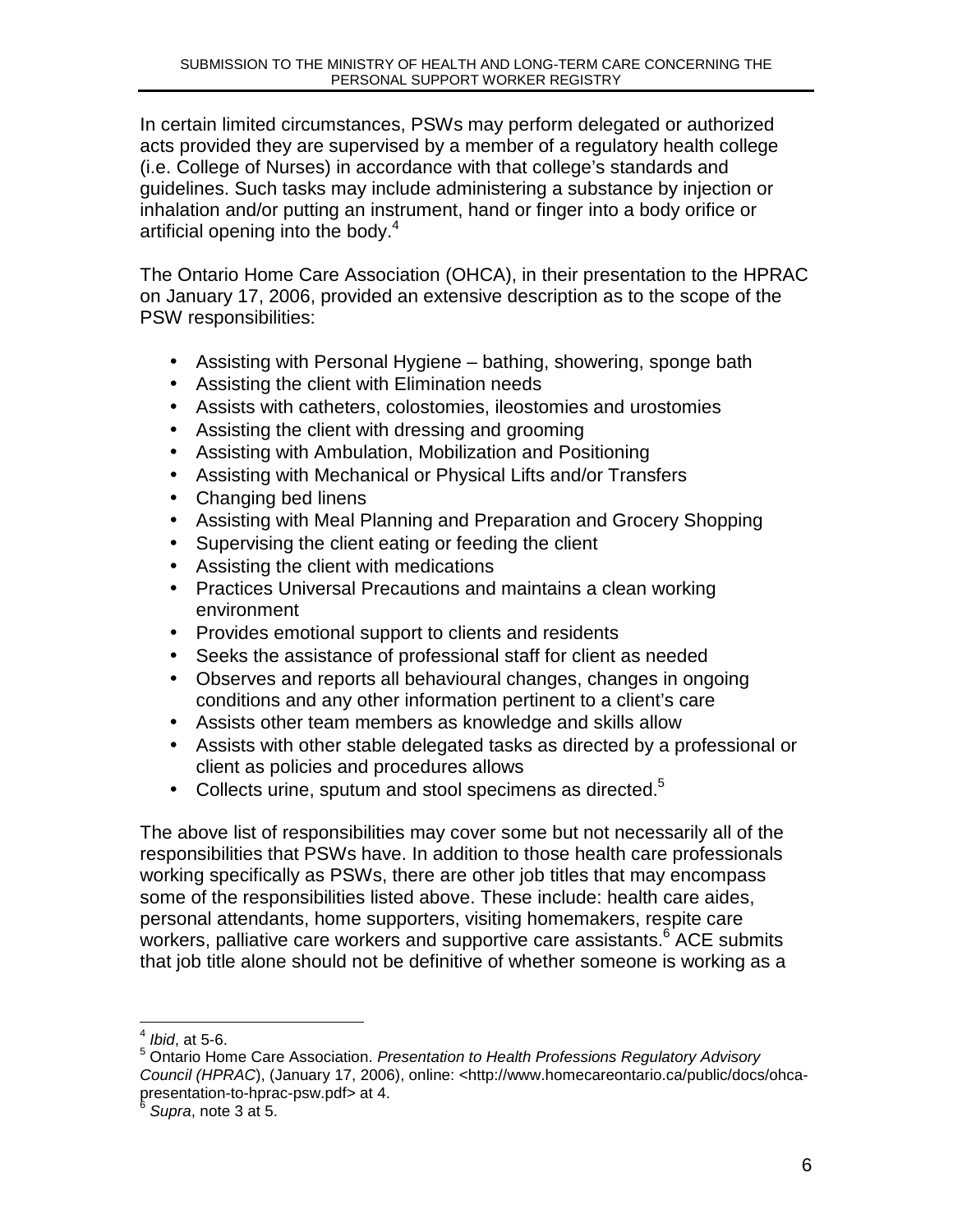"personal support worker" but that job duties and responsibilities should also be taken into consideration.

In its New Direction report, the HPRAC provided the 2004 preamble to the vocational standards published by the Ministry of Training, Colleges and Universities (MCTU) which states:

Personal support workers are unregulated health care providers. They work under the supervision of a regulated health professional, supervisor, or, in the supported independent living environment under the direction of the client. They provide clearly identified personal care, routine activities of living, and home management services, by following care/service plans and established policies and procedures. Personal support workers are responsible for their work to their clients and to their employers. Employers and supervisors, when assigning work to personal support workers, consider each client situation in relation to that client's condition, the task to be done, the associated risk of performing the task, and the environmental supports required to safely and competently carry out the task. In carrying out their assigned work, personal support workers are responsible for safely and competently following care/service plans, oral directions and written guidelines, and for complying with established policies and procedures. Personal support workers cannot perform a controlled act (Regulated Health Professions Act, 1991) unless the authority is delegated to them by a regulated health professional who, in making this decision, has used the practice specific guidelines outlined by their regulatory body.<sup>7</sup>

There are a number of different organizations and associations in Ontario whose membership includes PSWs. These include the Personal Support Network of Ontario (PSNO) and the Ontario Personal Support Worker Association (OPSWA).

**Recommendation 2:** ACE submits that in developing the PSW Registry the Ministry should consult with all associations representing PSWs across the Province, and possibly even those organizations that are national in scope, as to what the most relevant, appropriate and comprehensive definition of 'Personal Support Worker' is to those who are working in that capacity whether that be their official job title or not.

## **3. Who should be eligible to register?**

ACE submits that anyone working as a PSW or working in the capacity of a frontline health care provider providing care and support to clients/patients even if

 7 Supra, note 1 at 231 citing Personal Support Worker Program Standard, MCTU, December, 2004.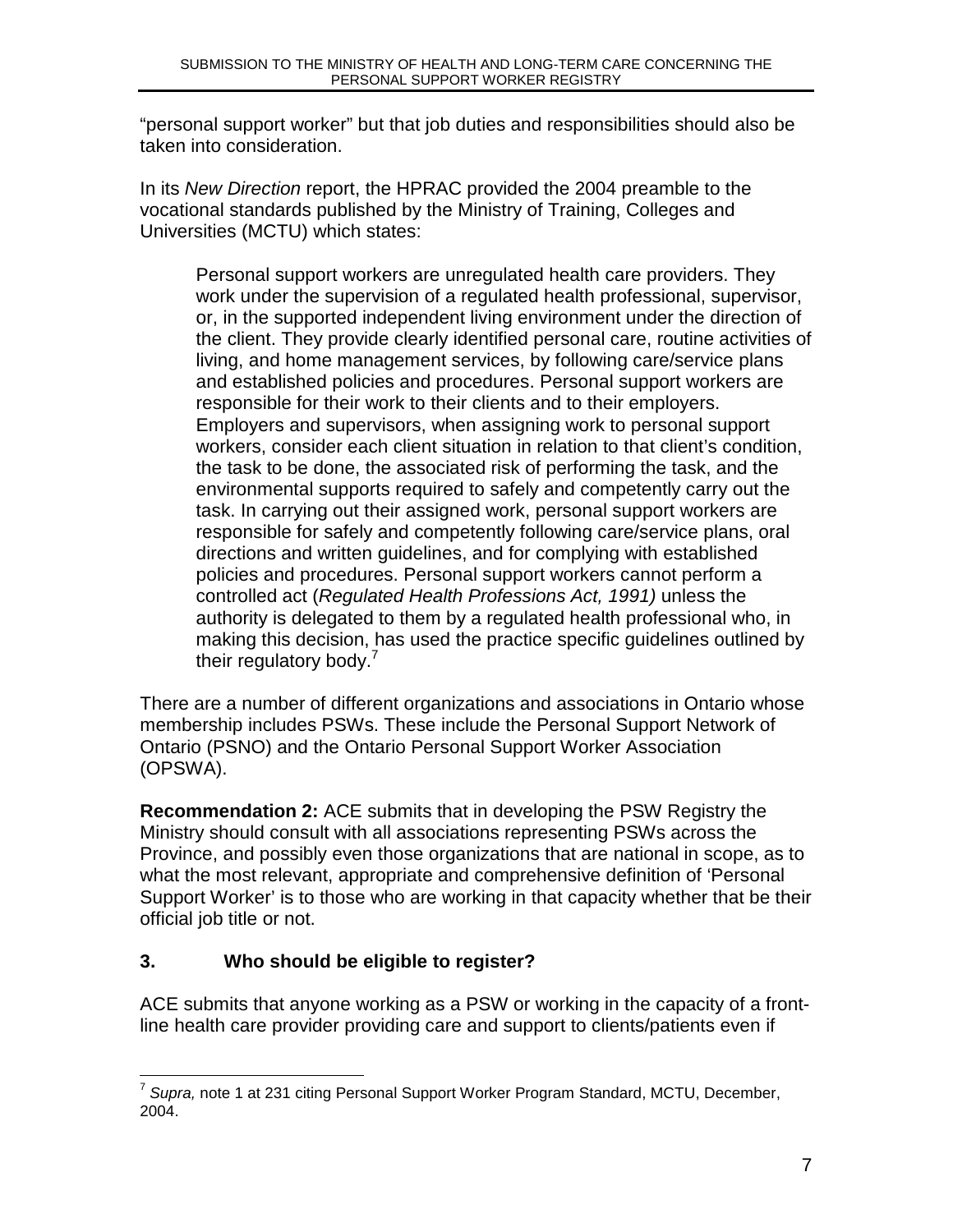they are not referred to as a PSW should be eligible to register with the PSW Registry.

In B.C., only those CAs and CHWs employed by publicly funded employers, whether or not they have a care aide/community health worker certificate, are eligible and required to register. Those without the requisite community health worker certificate were given an incentive to register sooner rather than later, as their educational requirements would be "grandfathered" – meaning that they were not required to have a care aide or community health worker certificate if they registered before the required date.

**Recommendation 3:** ACE recommends that there be no distinction with respect to job title and/or practice setting in terms of who should be eligible to register with the PSW Registry provided that to some degree provide clearly identified personal care, routine activities of living, and home management services, by following care/service plans and established policies and procedures. As well, ACE recommends that any individual whose job responsibilities include any of those listed under the OHSA description in our response to question 2 above should be eligible to register.

## **4. What should the eligibility criteria be?**

Any front line worker providing ". . . clearly identified personal care, routine activities of living, and home management services"<sup>8</sup> to clients and patients, regardless of the setting in which this care is provided or his/her job title, should be eligible to register with the PSW Registry. ACE recommends that all workers in Ontario working in such a capacity should be eligible to register with the PSW Registry.

**Recommendation 4:** All front-line care providers who are providing clearly identified personal care, routine activities of living, and home management services to clients and patients, regardless of the setting they work in or their job title, should be eligible to register.

## **INFORMATION/DATABASE**

## **5. What information should the PSW Registry capture?**

The information to be captured by the PSW Registry must not breach any privacy laws in Ontario. It will be important to ensure that the Registry protects the privacy interests of the PSWs who are eligible and required to register, but it must also contain adequate and relevant information so as to be useful to those accessing it. For this reason, we submit that any information concerning allegations of abuse and neglect that have been investigated, substantiated and

 $\frac{1}{8}$  Ibid.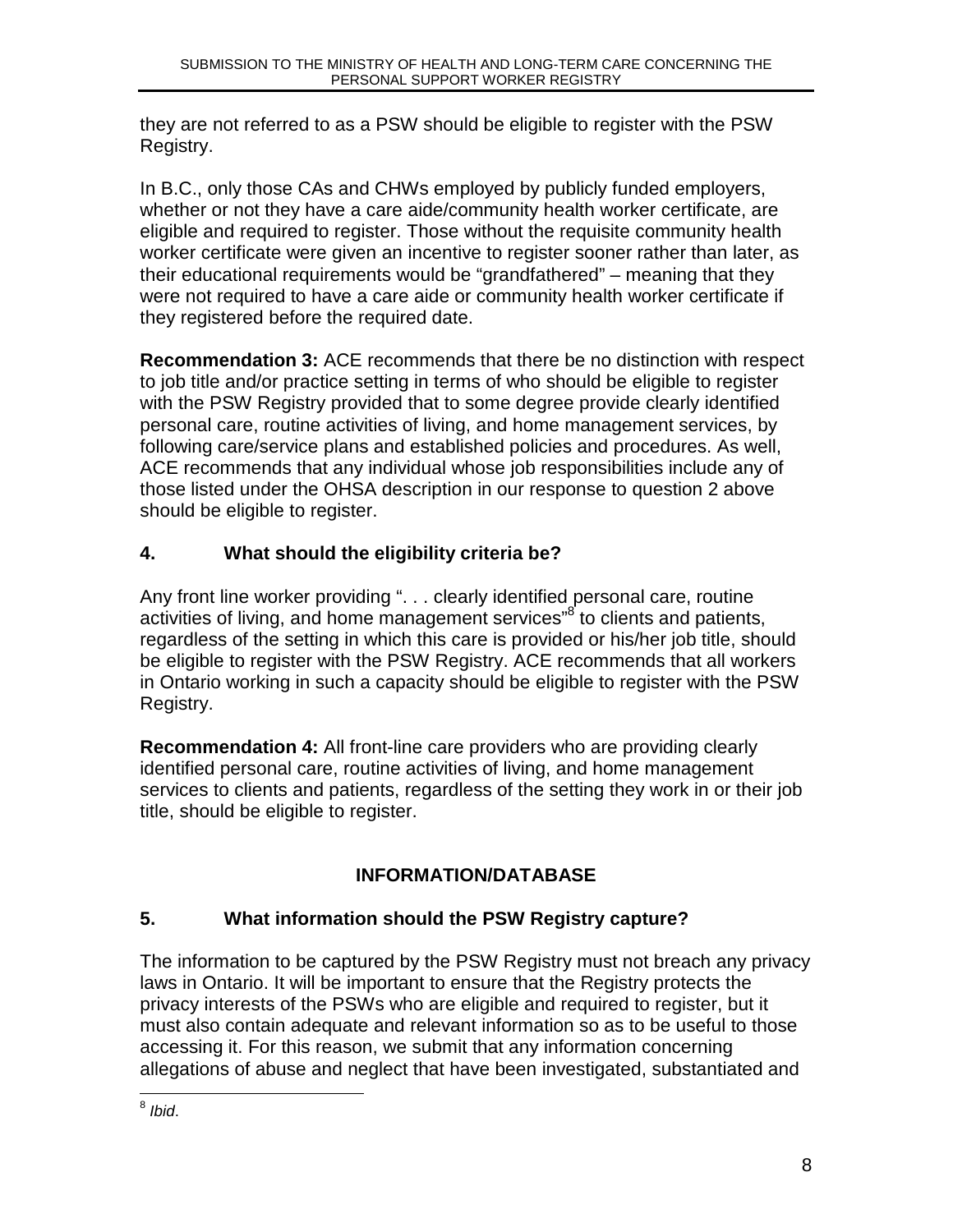may have led to the termination of employment is relevant, important and should be available on the Registry.

ACE submits that the question as to what information should be included on the Registry is not one of quantity but one of utility and quality. ACE recommends that the following information be included on the Registry:

- first and last name:
- year of graduation from a PSW or similar program, if applicable;
- name and address of college, school, university where such a program was completed (this is of particular importance for those internationallytrained PSWs);
- any information regarding ongoing training/certification to work as PSW;
- information concerning current employment;
- information about previous employment for the past five years (unless the registrant is a recent graduate), including names and contact information for previous employers; and
- any information regarding termination of employment as a result of allegations of neglect/abuse.

In addition to the aforementioned information, ACE submits that information regarding whether a PSW is/was formerly a member of a regulatory health college and if/when the PSW ceased being a member of that college would be relevant and could be important with respect to protecting vulnerable clients and patients.

There is no way to prevent a health care provider who is/was formerly a member of a regulatory health college under the RHPA, such as the College of Nurses of Ontario, from practising as an unregulated PSW or health care aide. In some instances, the regulated health professional's certificate of practice may have been suspended and/or revoked by his/her college for reasons or health or misconduct. ACE submits that this is why such information would be relevant and important to include on the PSW Registry.

Alternatively, some health care providers who are members of a college under the RHPA may elect to work as an unregulated PSW or health care aide and those accessing the PSW Registry may be interested in knowing this information and being able to make further inquiries as a result. Should the PSW Registry include information about a PSW being formerly a member of a regulatory health college, it may be possible to determine the reason their membership was suspended or revoked on the relevant college's public register or by contacting the college.

**Recommendation 5:** We recommend that information captured by the PSW Registry should include allegations of abuse and/or neglect against a PSW that have been investigated, substantiated and led to the termination of employment.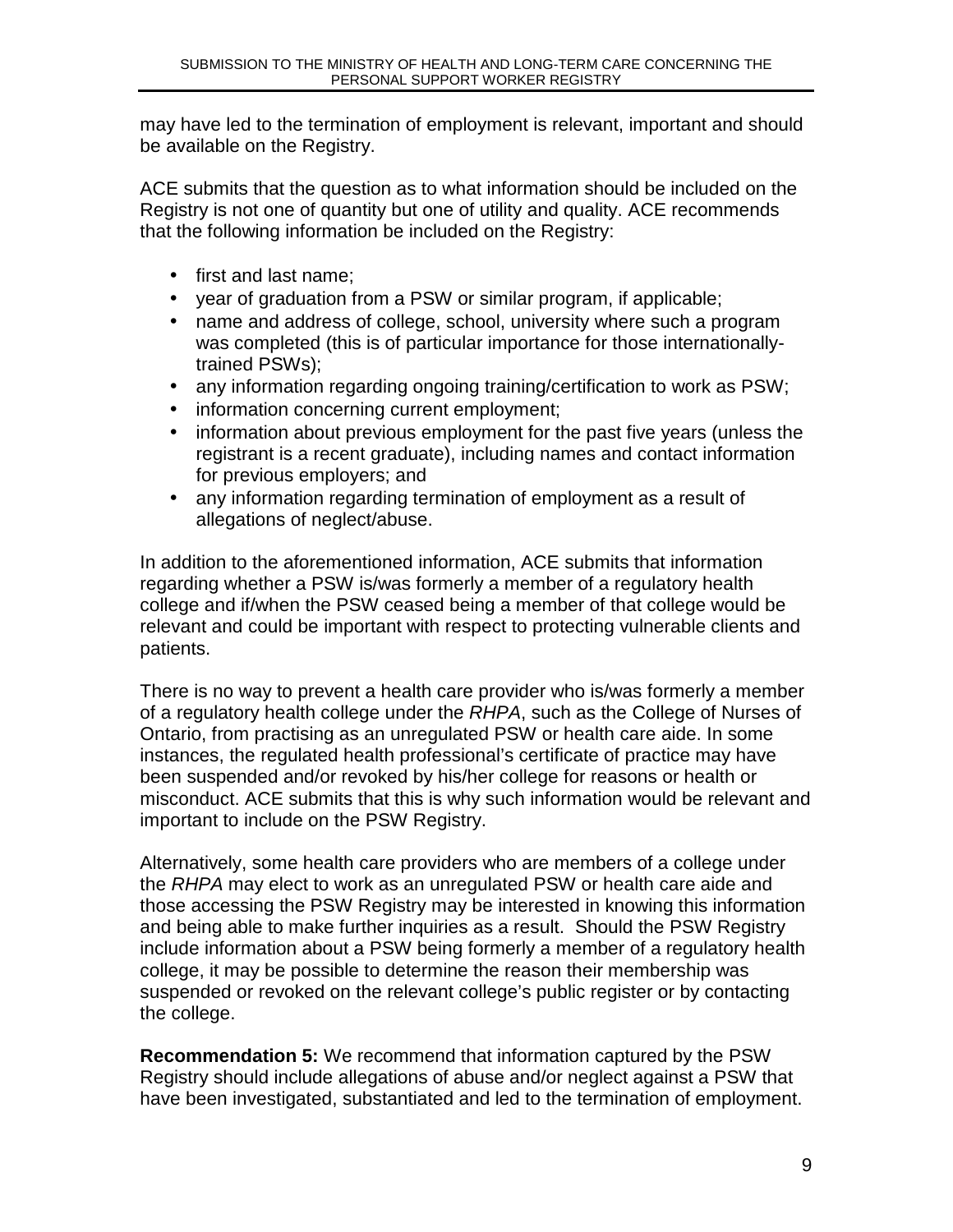**Recommendation 5.1:** ACE recommends that the PSW Registry should capture at a minimum, the following information:

- first and last name;
- year of graduation from a PSW or similar program, if applicable;
- name and address of college, school, university where such a program was completed (this is of particular importance for those internationallytrained PSWs);
- any information regarding ongoing training/certification to work as PSW;
- information concerning current employment;
- information about previous employment for the past five years (unless the registrant is a recent graduate), including names and contact information for previous employers; and
- any information regarding termination of employment as a result of allegations of neglect/abuse.

**Recommendation 5.2:** The PSW Registry should include information with respect to whether the registrant was formerly or is currently a member of a regulatory health college under the RHPA. If the PSW was formerly a member of a college, information should be included on the Registry regarding when that PSW stopped being a member and should advise those accessing the Registry to contact the relevant regulatory health college for further information.

## **MAINTENANCE**

## **6. Should registration be mandatory?**

ACE submits that registration should be mandatory otherwise the PSW Registry would not be reliable and this would not promote public confidence in the Registry. Nor would the Registry be of any use to employers who wish to rely on the information contained on it is the case that registration is optional. If some PSWs choose to register while others do not, the Registry would not be a reliable tool when it comes to making choices about hiring someone.

According the Final Report of the HRPAC, concerning the regulation of PSWs:

For a Registry to be viable, the majority of stakeholders were of the opinion that listing on the Registry should be mandatory, and that the Registry be created and maintained by a central agency and updated regularly. The benefits would include having up-to-date information on a worker's qualifications, continuing education, certified competencies, work performance, and substantiated complaints regarding quality of service.<sup>9</sup>

<sup>————————————————————&</sup>lt;br><sup>9</sup> S*upra*, note 3 at 24.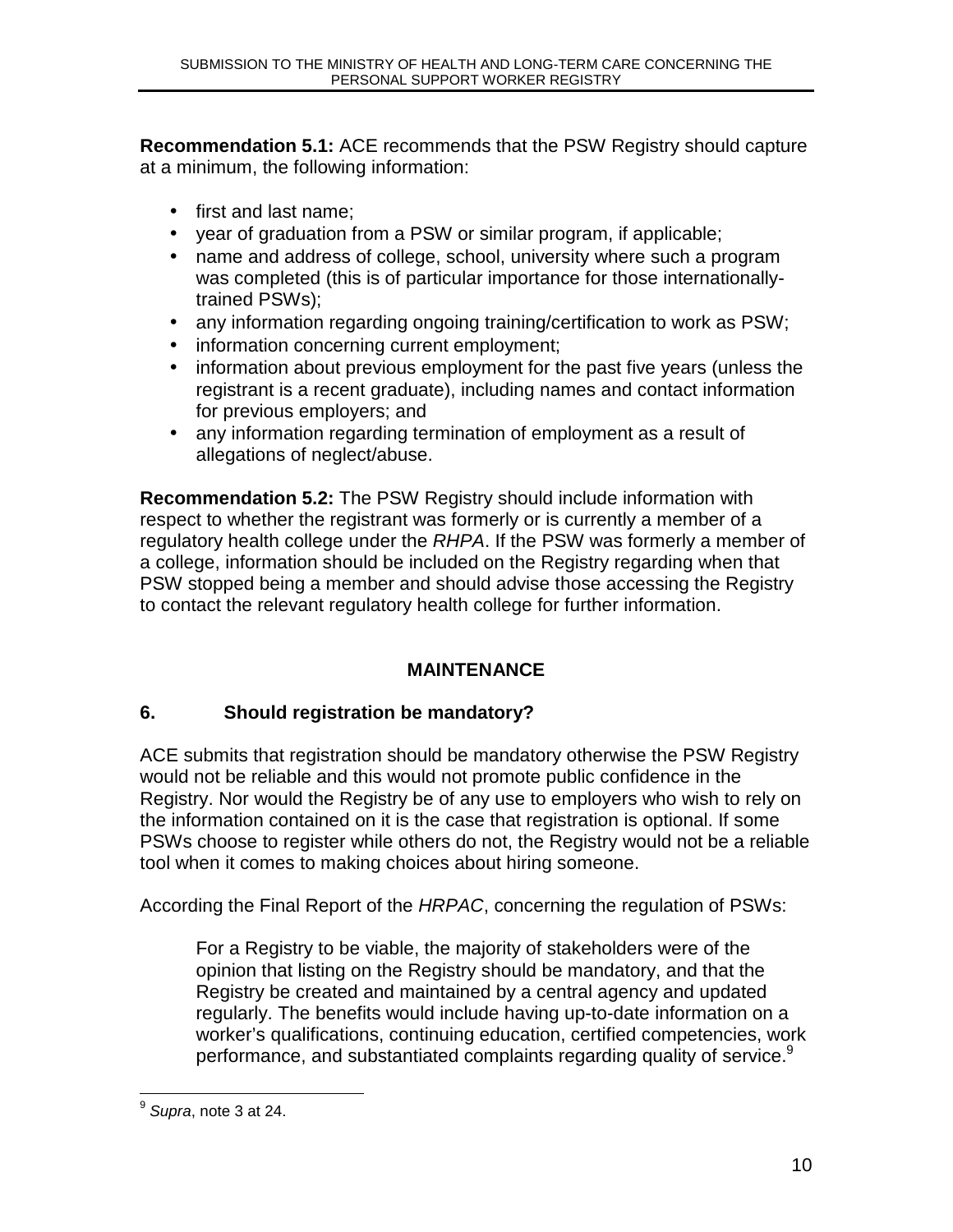Further, we argue that there would be no incentive for PSWs to register if registration is not mandatory.

**Recommendation 6:** ACE recommends that registration should be mandatory for all individuals working as PSWs or working in the capacity of a PSW under a different job title, regardless of the practice setting that they work in.

#### **7. If not, what incentives could be used to encourage PSWs to register?**

In B.C., the requirement was that those working as care aides or community health workers had to register by a particular date in order to be "grandfathered". Otherwise, they would have to either have a certificate or the equivalent educational requirements if they were registering after that date. Further, if a care aide or community health worker failed to register, he or she would only be allowed to work for their current publicly-funded employer and could not apply for a different position. They would not be eligible to work for any other publicly funded employers until proof of completion of a care aid and/or community health worker training program in B.C. could be provided.

ACE submits that for those PSWs working in Ontario for a publicly-funded employer, the incentive to register could also be tied to eligibility for applying for another position. This may be difficult to require of PSWs who are working in retirement homes or private settings.

Further, ACE submits that there should be a public media campaign targeting employers, unions, associations, and patient/client stakeholder groups to raise awareness about the establishing of a PSW Registry and to publicize the date by which PSWs must register by. Publicly funded employers and others would then know to check the Registry when considering hiring someone as a PSW or if they have any concerns about the quality of care being delivered (in the event that the Registry can be accessed by the public).

## **Recommendation 7:** ACE recommends that the

Ministry/department/agency/organization responsible for the PSW Registry should encourage PSWs to register by a certain date with a public media campaign. The campaign would serve the purpose of advising PSWs to register but also informing potential employers, clients and patients about the PSW Registry so that they know when it will be implemented and when they will have access to the information on the Registry.

**Recommendation 7.1**: ACE recommends linking eligibility for applying for publicly funded positions to registering with the PSW Registry so that PSWs who are currently employed by a publicly funded employer are not eligible to apply for any other publicly funded positions until they register.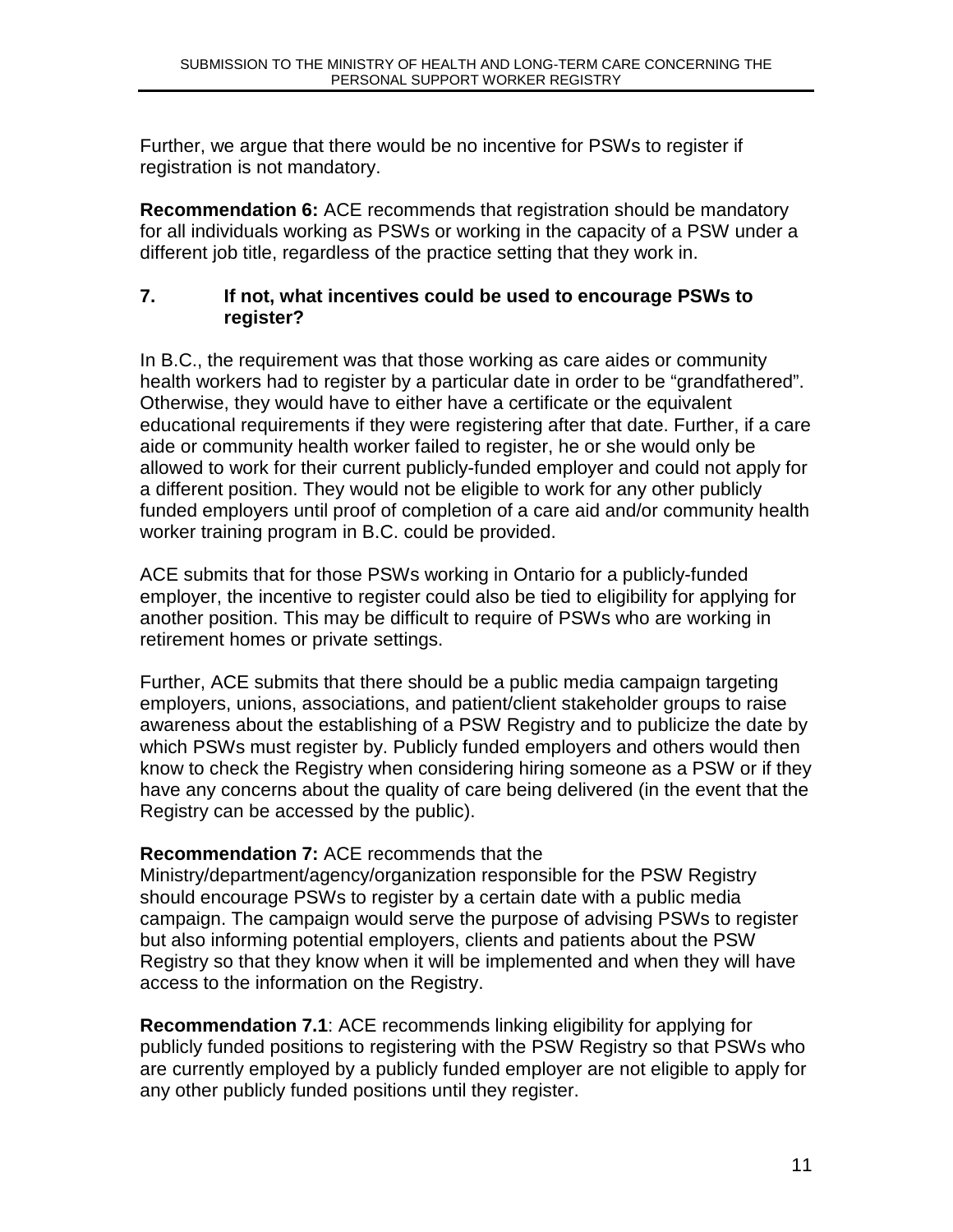#### **8. Who should undertake the registration process? (i.e. employer or self registration)?**

Registration should be done by PSWs themselves. PSWs should be given enough time to register themselves as well.

In developing a registration process, attention should be paid to making it as accessible as possible for PSWs to register. PSWs often work shifts, part-time, for different employers, and may not necessarily have access to the Internet. For example, registering online should be provided as the preferred option but those PSWs who wish to register by telephone, fax, in-person, or in writing should wish to do so. This will require that the Registry be staffed sufficiently to register all PSWs working in Ontario and to answer any questions or concerns PSWs or their employers may have during the registration period.

**Recommendation 8:** Registration should be undertaken by PSWs themselves so as to encourage PSW support for and confidence in the Registry. In terms of the actual registration process, the Registry should promote online registration as the preferred means but also provide for the option to register by telephone, fax, in-person or in writing to ensure that the registration process is as convenient and accessible as possible for PSWs.

## **9. How should data quality be assured / maintained?**

ACE submits that there are many different associations and organizations that represent the interests of PSWs in Ontario and they may not necessarily all have the same philosophy or opinion on all issues of relevance to PSWs. Therefore, we submit that it would be inappropriate for the information gathering and maintenance to be done by any one of these associations/organizations.

It is our submission that the data quality can only be assured and maintained if it is collected and managed by well-trained and experienced staff. Having an association that does not represent all PSWs working in Ontario take on this task may be detrimental to the objectivity and the legitimacy of the Registry. ACE therefore submits that the data quality can only be assured and maintained if it the collection of the information and the management of the Registry is done by the Ministry.

**Recommendation 9:** ACE recommends that the data quality can only be assured and maintained if the collection, management and updating of the Registry is done by the Ministry or a department of the Ministry. Further, ACE has some concerns regarding quality of the data and confidentiality if it is done by an external organization or third-party without any affiliation to the Government.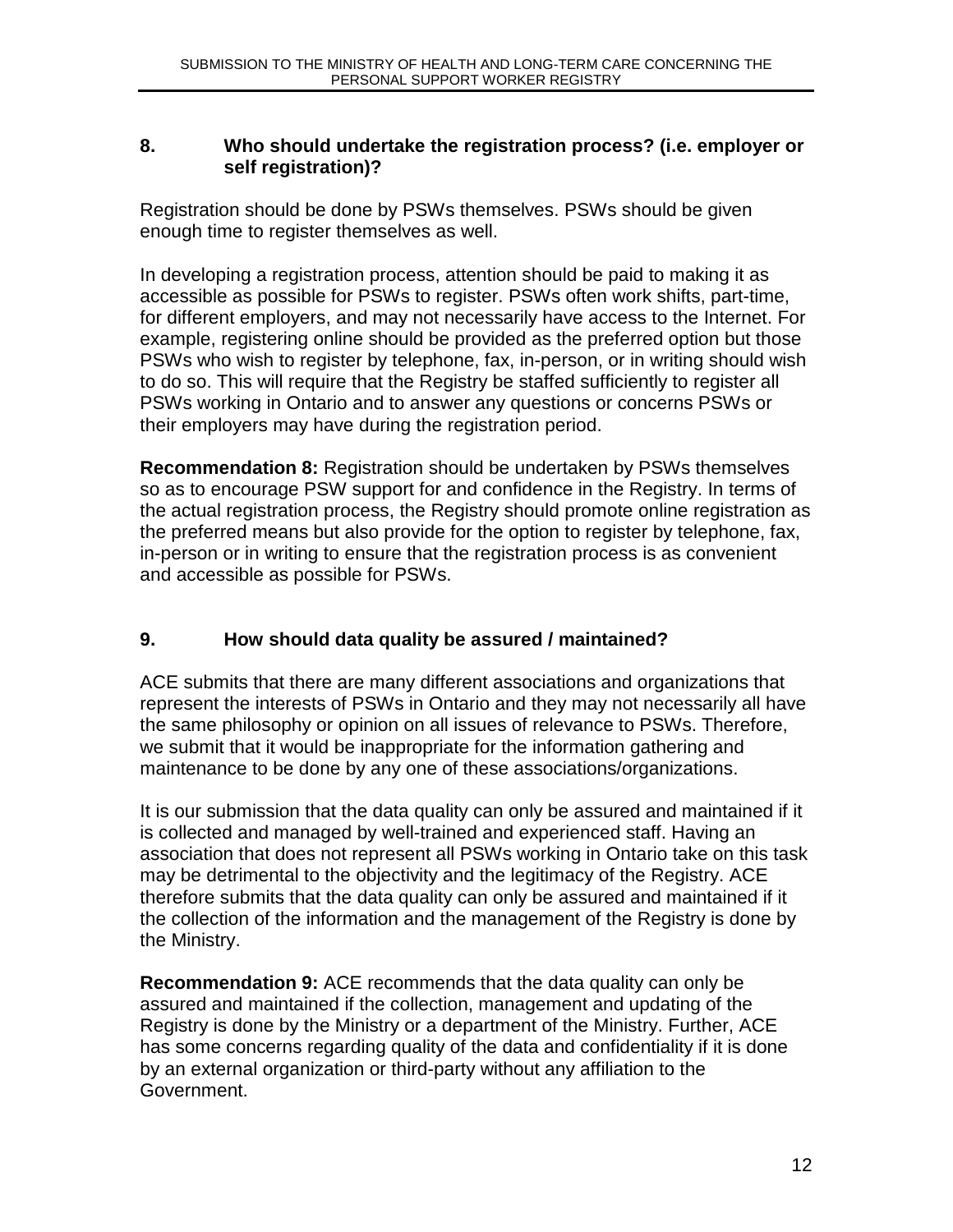#### **10. Should there be a yearly requirement to re-register (e.g. with the issue of mobility: if someone leaves the province, how will this be reflected on the database)?**

The requirement that PSWs re-register annually with the register could be one way of supporting ongoing educational requirements – to ensure that the complement of PSWs in Ontario engage in continuing education activities thereby improving the standard of care and their practice. ACE submits that this would be of great benefit not only to the PSWs themselves, but also to the patients and clients who are receiving care.

**Recommendation 10:** ACE recommends that there should be a yearly requirement to re-register to ensure that the information on the Registry is up-todate. In addition to an annual re-registration requirement, registrants should be required to provide any changes in their registration information as soon as possible on an ongoing basis to the registrar/Registry staff. Therefore, ACE submits that the department/agency that is responsible for the Registry must be sufficiently resourced and staffed so as to be able to handle the needs.

#### **11. How will the Registry address instances of abuse by PSWs towards their clients? What will the process be for employers / clients / families to report abuse and to have abuse investigated?**

In addition to establishing the B.C. Care Aide and Community Health Worker Registry, the B.C. Ministry of Health Services also developed a new standardized process for investigating abuse allegations. Where there is an allegation of abuse, the employer may suspend the employee alleged of abuse or neglect. Suspensions are to be reported to the Registry and during the suspension the employee is removed from the Registry.

ACE submits that it will be difficult for the Ministry to develop a PSW Registry in Ontario without also developing the comprehensive mechanisms and policies that need to be in place to address any complaints of abuse and neglect received by the Ministry/department/organization/agency responsible for the Registry. While the B.C. Registry provides for this to some degree, it is through a labour model. ACE submits that this may not be the best approach to dealing with reports of abuse/neglect that are received by the body responsible for the Registry here in Ontario.

In order for the public to have confidence in the PSW Registry and feel that the information on the Registry will assist in protecting vulnerable clients and patients from abuse and neglect, it is important that any reports of abuse and/or neglect received by the body responsible for the Registry, regardless of the source of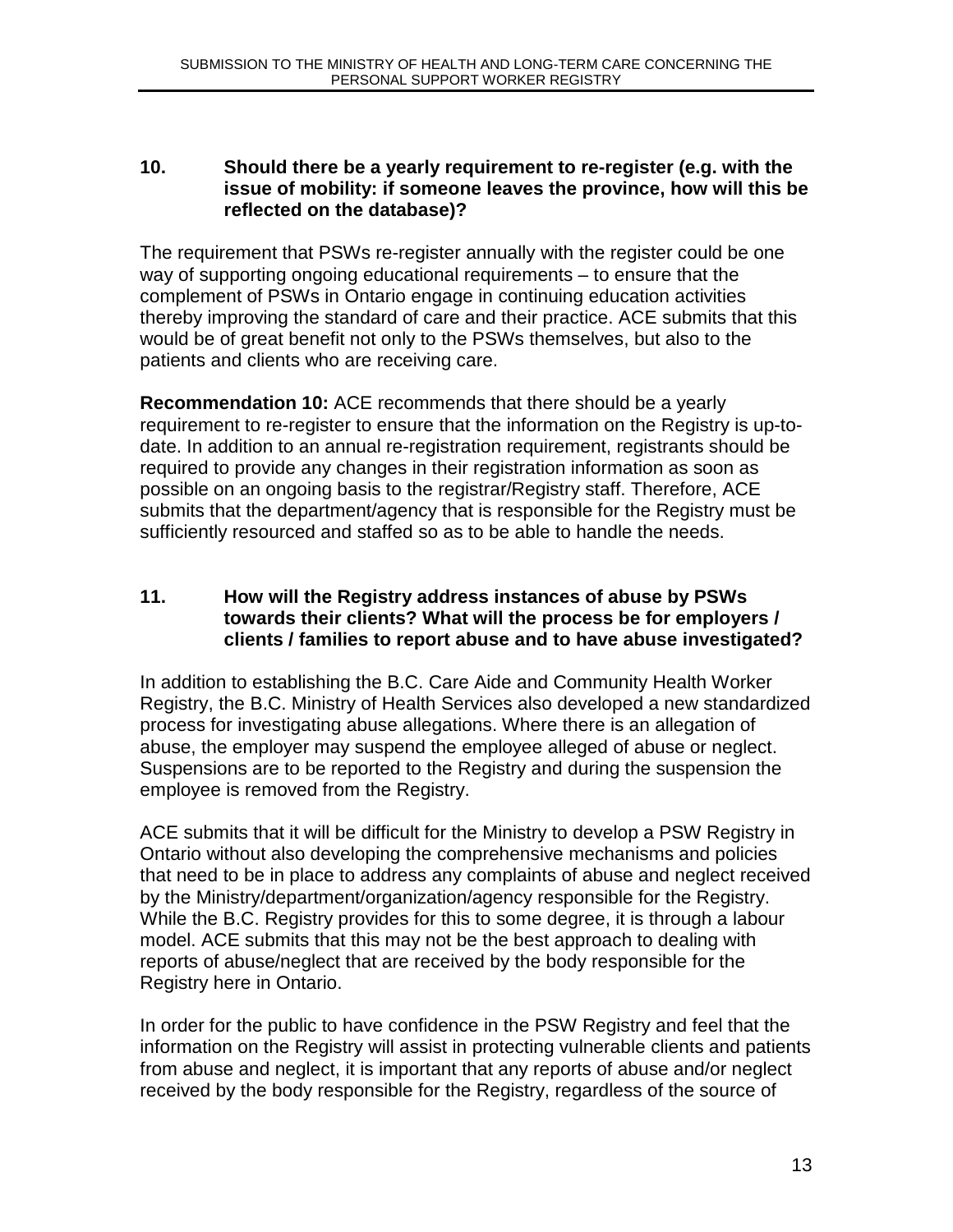these complaints, be handled by staff who are fully trained and sensitive to these issues. ACE submits that the Registry should have its own specialized unit or department to handle reports of abuse and neglect. Further, staff handling reports of abuse and/or neglect should also have the expertise to determine when complaints/reports received warrant referral to the relevant authorities such as the police.

ACE does not recommend divesting the responsibility for the investigation of allegations and reports of abuse and/or neglect to another organization or agency unless it is one that has expertise in this area and staff to handle such investigations; for example, a regulatory health college. Further, ACE submits that public confidence in the PSW Registry will be impacted should the Ministry decide that any reports of abuse and neglect received by the body responsible for the register will simply be referred to another department or agency to be dealt with or should those reporting such incidents be referred elsewhere.

ACE submits that public confidence in the PSW Registry will be dependent on how the Ministry/department/agency/organization managing the Registry will handle complaints of abuse and/neglect; including what effective remedies may be available where allegations of abuse and/or neglect are substantiated. Any process set up for handling complaints/reports/allegations of abuse and/or neglect through the development of a Registry will not afford vulnerable clients and patients the same protection as the regulation of PSWs through the creation of a regulatory health college.

**Recommendation 11:** We recommend that the Ministry engage in further consultations with those organizations and stakeholders with expertise in abuse reporting and investigation to determine what systems and supports are needed to equip the Ministry/department/agency/organization responsible for the PSW Registry to deal with these issues and afford the best protection possible to vulnerable patients and/or clients from PSWs who engage in such behaviour.

## **ACCESS TO INFORMATION**

#### **12. Who should have access to the PSW Registry (i.e. employers, public, etc.)?**

ACE submits that if the main objective of the PSW Registry is to protect the most vulnerable patients and clients, then access to the information should be available to the public. We understand that this may create concerns with respect to privacy rights and possible infringement of such rights. We submit, however, that given the nature of the role of PSWs as front line care providers for a vulnerable population it is important that the Registry be available to the public.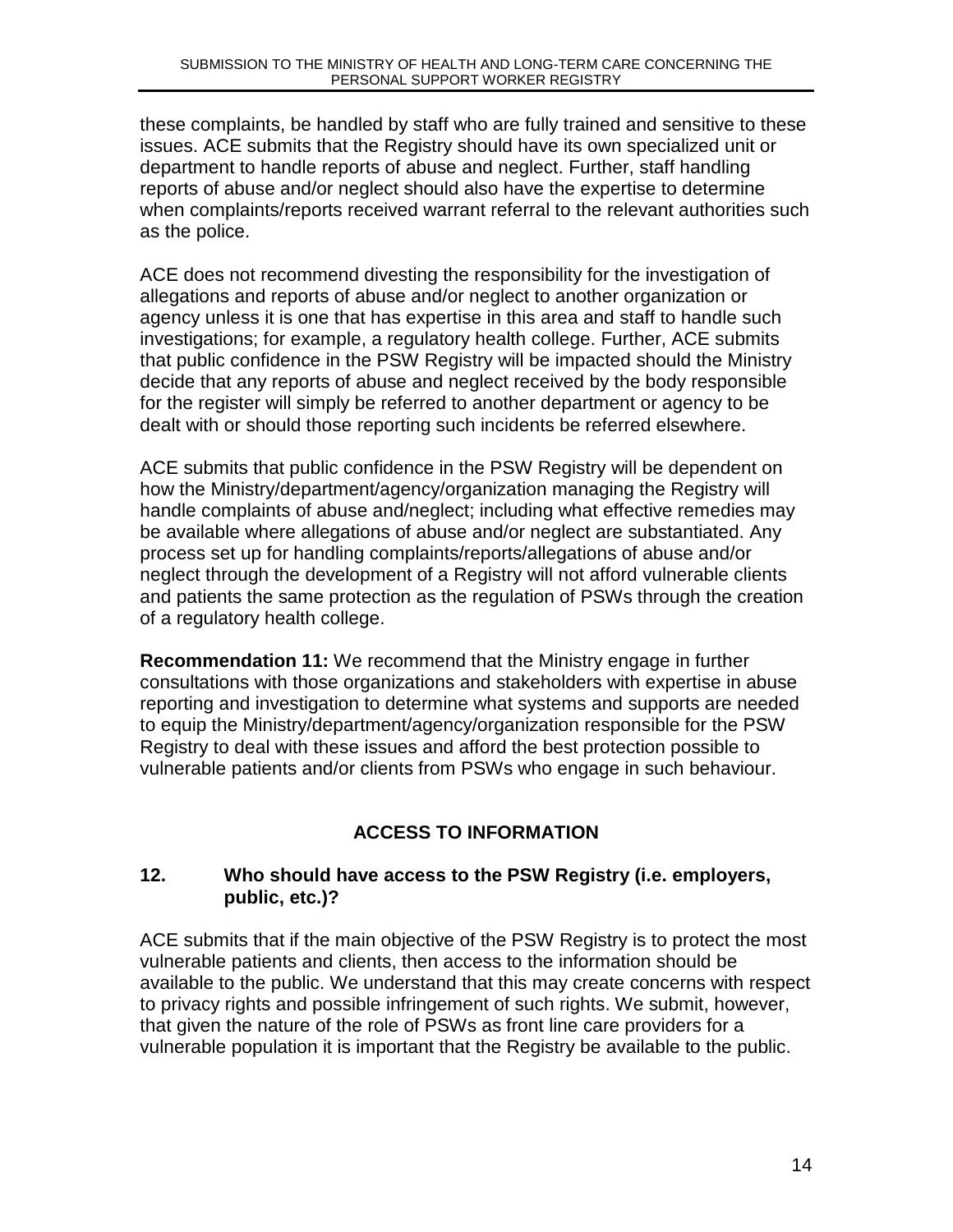Another reason for public access to the register is the fact that PSWs work in a number of different settings – including a patient/client's home and therefore, not necessarily under the same degree of direct supervision as those PSWs working within a facility. While some PSWs provide home care through a community organization or the Community Care Access Centre (CCAC), others are hired either directly by the client or by an agency. In these instances, it will be important for clients or their families to be able to access the information on the Registry – particularly regarding a PSW's employment history and information about any complaints that may have led to termination of employment.

**Recommendation 12:** Access to the PSW Registry should be available to the public if the main objective of the Registry is to protect the most vulnerable patients and clients.

#### **13. What level of access should each user have?**

ACE submits that there should be no difference in the level of access and the register should be made available to the public. There should be no reason why the information collected for the database cannot be made accessible to the public if all the regulatory health colleges now have public registers on their websites that are accessible to the public.

ACE submits that a public register offers the best protection to vulnerable clients and patients as either they themselves or their families can access any relevant information concerning the employment history of a particular PSW and determine whether there were any previous incidences of abuse or neglect that resulted in the termination of employment. This will allow employers/clients/patients/families access to important and relevant information prior to hiring a particular PSW.

**Recommendation 13:** There should be no differentiation as to the level of access to the information on the PSW Registry depending on who is accessing it. ACE recommends that the PSW Registry should be publicly accessible and only contain information on it that would allow it to be so.

## **EDUCATIONAL STANDARDS/COMPETENCIES**

#### **14. How/when should we incorporate this piece into the development/implementation of the Registry so as not to delay initial implementation?**

In order for the registration process to not be too onerous for PSWs which could delay implementation, ACE submits that a "grandfathering" approach such as that used in B.C. would be of assistance. PSWs currently working in Ontario should be eligible to register and given an opportunity to do so by a certain date,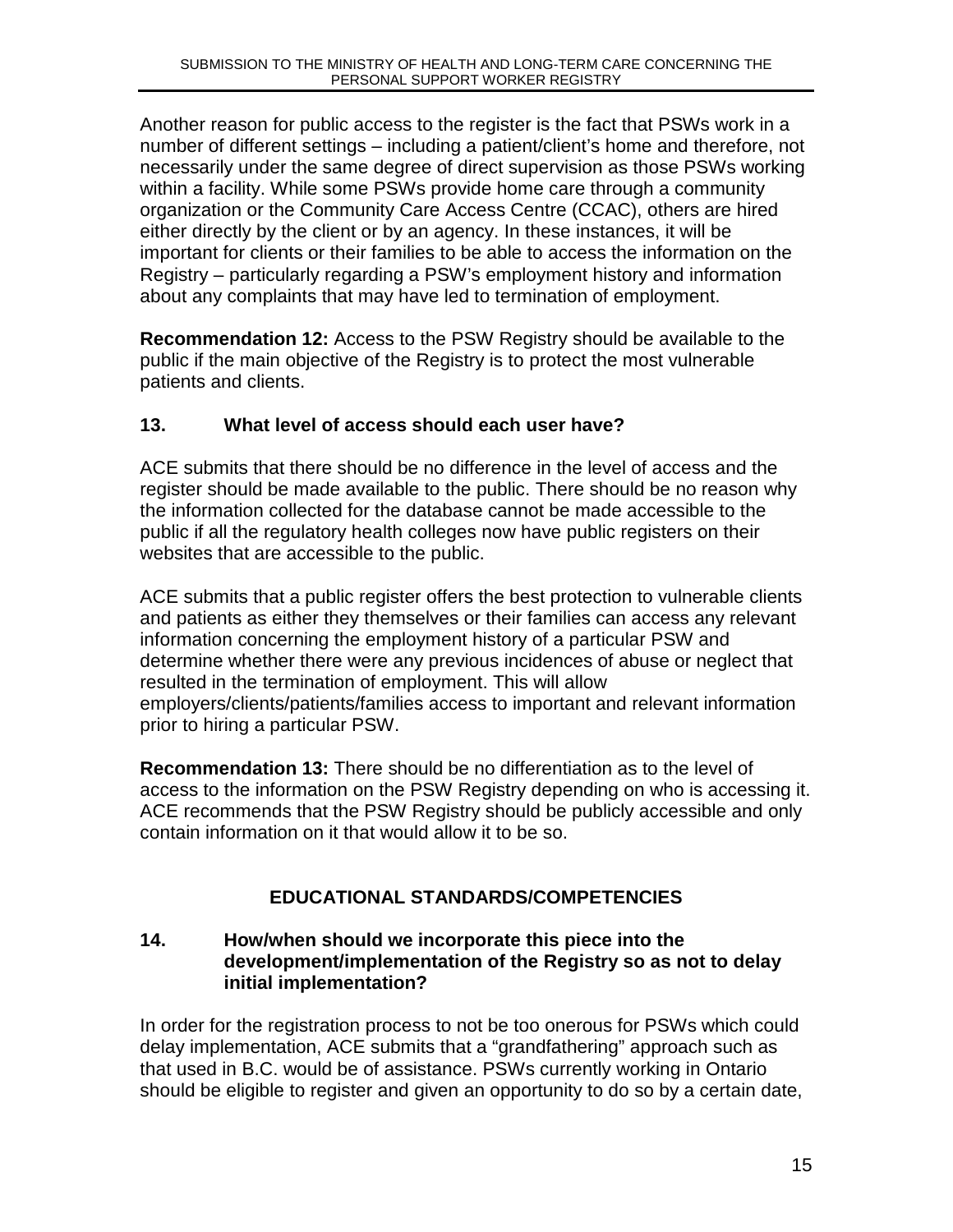after which they would have to provide proof educational standards/competencies in the form of a certificate or equivalent educational requirements.

At some point after the PSW Registry has been active it may be the case that individuals working in a PSW capacity who have done so for a number of years but do not have any formal training should be required to meet certain standards and/or requirements so that a baseline level of educational standards and competencies for PSWs in Ontario can be established. We submit, however, that the completion of educational equivalents and the meeting of certain standards/requirements should have no bearing on the eligibility criteria for registration if a worker can demonstrate that they have been/are working in the capacity of a PSW.

While we understand that it would be unfair to require PSWs who have been working on the front-line with no formal training other than that received in-house to obtain a certificate or the equivalent education requirements in order to be eligible to register, ACE submits that there is some value to ensuring that all PSWs in Ontario have at least achieved a minimum standard of training at some point later on.

Currently in Ontario, any PSWs working in a long-term care home are required to meet the qualifications set out in the Regulation to the Long-Term Care Homes Act, 2007, O. Reg. 79/10. Specifically, section 47 of the Regulation states:

47.(1) Every licensee of a long-term care home shall ensure that on and after the first anniversary of the coming into force of this section, every person hired by the licensee as a personal support worker or to provide personal support services, regardless of title, has successfully completed a personal support worker program that meets the requirements in subsection (2).

(2) The personal support worker program,

(a) must meet,

- (i) the vocational standards established by the Ministry of Training, Colleges and Universities,
- (ii) the standards established by the National Association of Career Colleges, or
- (iii) the standards established by the Ontario Community Support Association; and
- (b) must be a minimum of 600 hours in duration, counting both class time and practical experience time.
- (3) Despite subsection 91), a licensee may hire as a personal support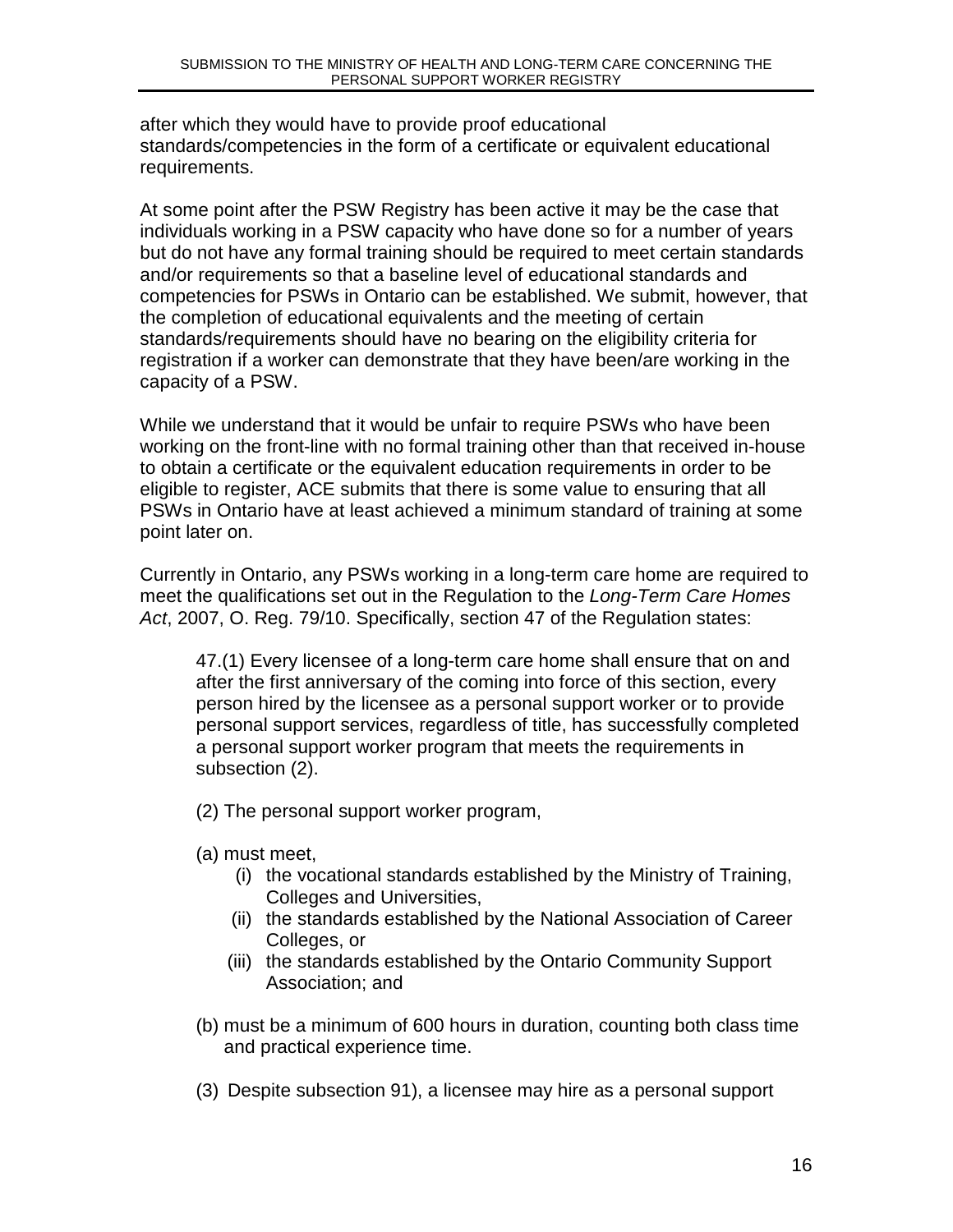worker or to provide personal support services,

- (a) a registered nurse or registered practical nurse who, in the opinion of the Director of Nursing and Personal Care, has adequate skills and knowledge to perform the duties of a personal support worker;
- (b) a person who was working or employed at a long-term care home at any time in the 12-month period preceding the first anniversary of the coming into force of this section as a personal support worker who has at least three years of full-time experience, or the equivalent considering part-time experience, as a personal support worker;
- (c) a student who is enrolled in an educational program for registered nurses or registered practical nurses and who, in the opinion of the Director of Nursing and Personal Care, has adequate skills and knowledge to perform the duties of a personal support worker; or
- (d) a person who is enrolled in a program described in subsection (2) and who is completing the practical experience requirements of the program, but such a person must work under the supervision of a member of the registered nursing staff and an instructor from the program.

(4) The licensee shall cease to employ as a personal support worker, or as someone who provides personal support services, regardless of title, a person who was required to be enrolled in a program described in clause (3)(c) or (d) if that person ceases to be enrolled in the program or fails to successfully complete the program within five years of being hired.

**Recommendation 14:** ACE recommends that Ministry should consider how best to establish minimum standards and educational requirements for all PSWs and how to ensure that these are met so that there can be common care standards across the Province.

## **OTHER ISSUES**

#### **15. How do you envision the implementation of the Registry will play out?**

The Registry will only serve its purpose if people are made aware of its existence. Therefore, ACE submits that a public advertising and education campaign will be important in implementing the Registry. ACE submits that the campaign should target the public, employers, PSWs and their organizations/associations/unions.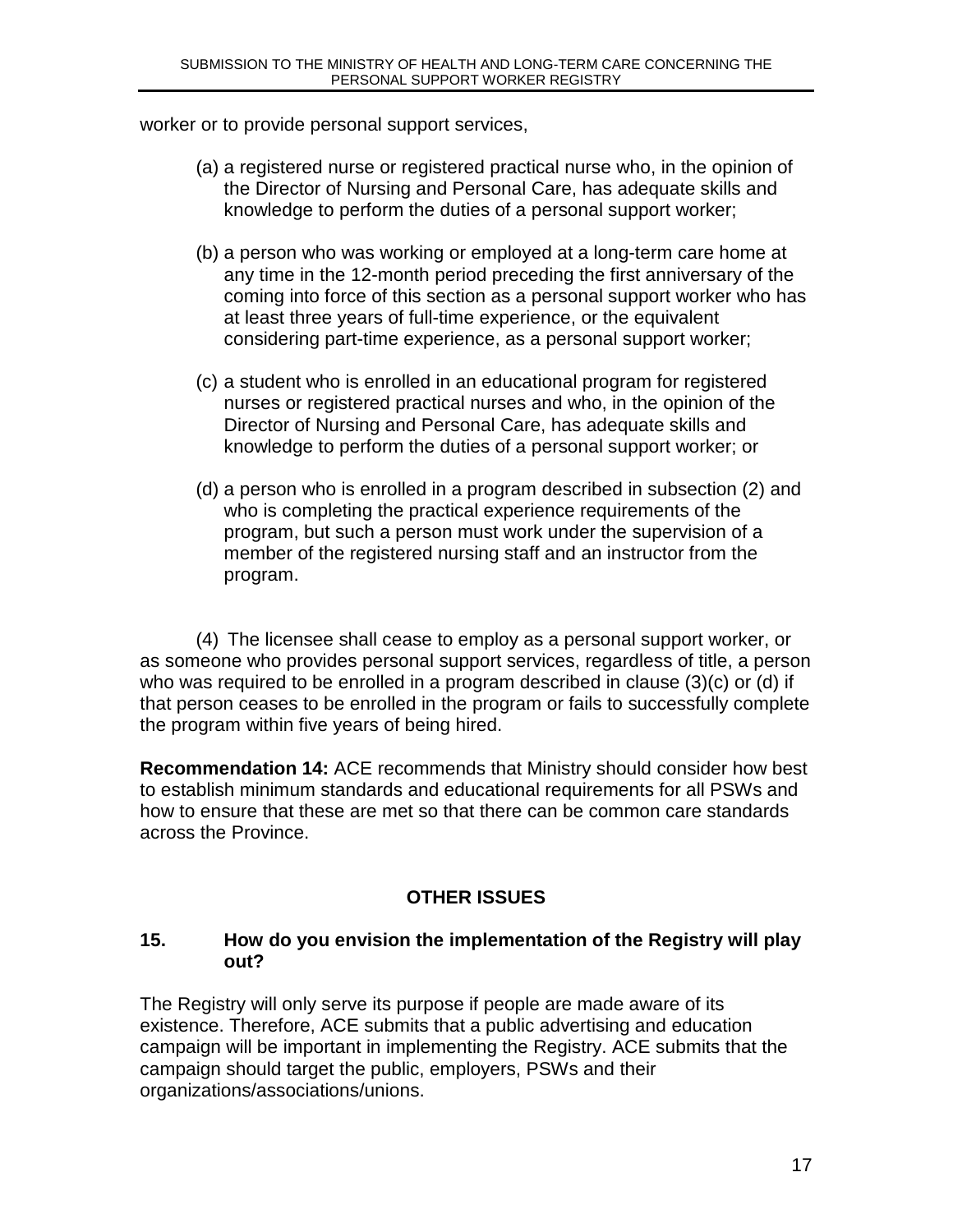**Recommendation 15:** There should be a broad advertising campaign about the rolling out of the Registry, how the Registry will work, what information the Registry will have, and by what date PSWs are expected to have registered by.

## **16. How do you envision the registration process functioning?**

ACE is not providing a response to this question as we are uncertain as to exactly what it is referring to.

#### **17. What are some of the overarching themes/directives that we should keep in mind when developing a PSW Registry?**

ACE submits that protecting the public, particularly those patients/clients who are vulnerable, should be an overarching theme/directive that forms the basis for the development of a PSW Registry. As such, ACE submits that careful thought must be given to how the Ministry/department/agency/organization responsible for all aspects of the PSW Registry will handle complaints/reports of abuse and neglect by PSWs that it receives; including when appropriate reports/referrals to authorities, such as the police, must be made where there may be contraventions of other legislation.

**Recommendation 17:** An overarching theme/directive to be kept in mind when developing a PSW Registry is how the creation of the Registry, the information on the Registry and access to the information will serve the purpose of protecting vulnerable patients and clients in Ontario.

#### **18. How should the Registry deal with the division between publicly funded and privately operated agencies and their service providers?**

The Registry should create no distinction between publicly funded and privately operated agencies and their service providers. ACE submits that clients who receive services in from both publicly funded and privately operated agencies are entitled to the same level of protection. Though it may be the case that the Ministry will consider rolling out the Registry by having only those PSWs working in publicly funded positions enrol first, ACE submits that the goal of the Registry should be the creation of a database that has information on all individuals working as PSWs in Ontario.

**Recommendation 18:** There should be no distinction between publicly funded and privately operated agencies and their service providers for the purpose of the PSW Registry. We reiterate that anyone working in Ontario, either specifically as a PSW, or the capacity of a PSW but under a different job title, regardless of the